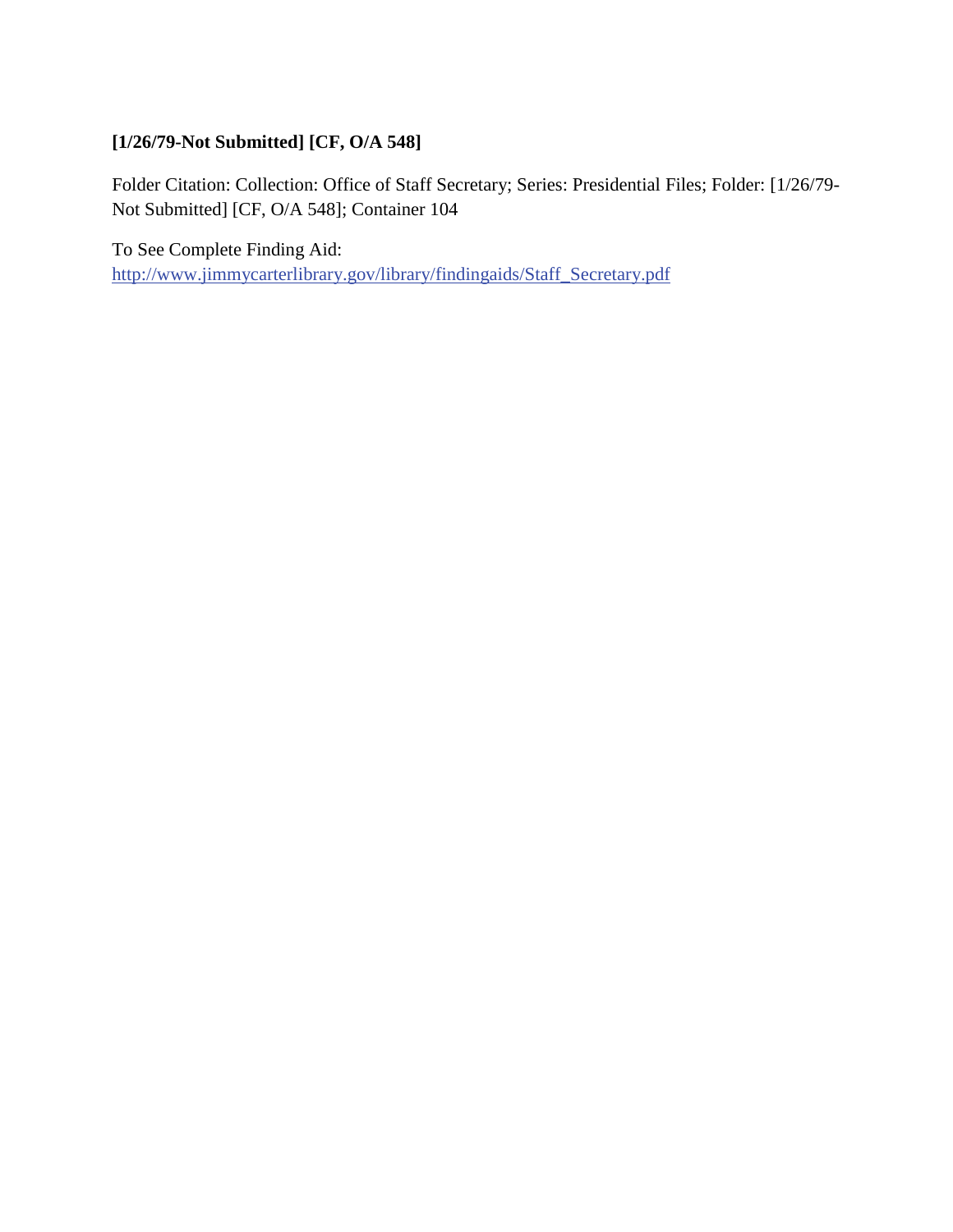THE WHITE HOUSE WASHINGTON

January 26, 1979

## MEMORANDUM TO THE PRESIDENT

FROM:

.. ,,

EDWARD SANDERS~

I thought you would be interested in the attached letter from Ted Mann concerning the Friday, January 19th meeting.

ES:ss

Attachment